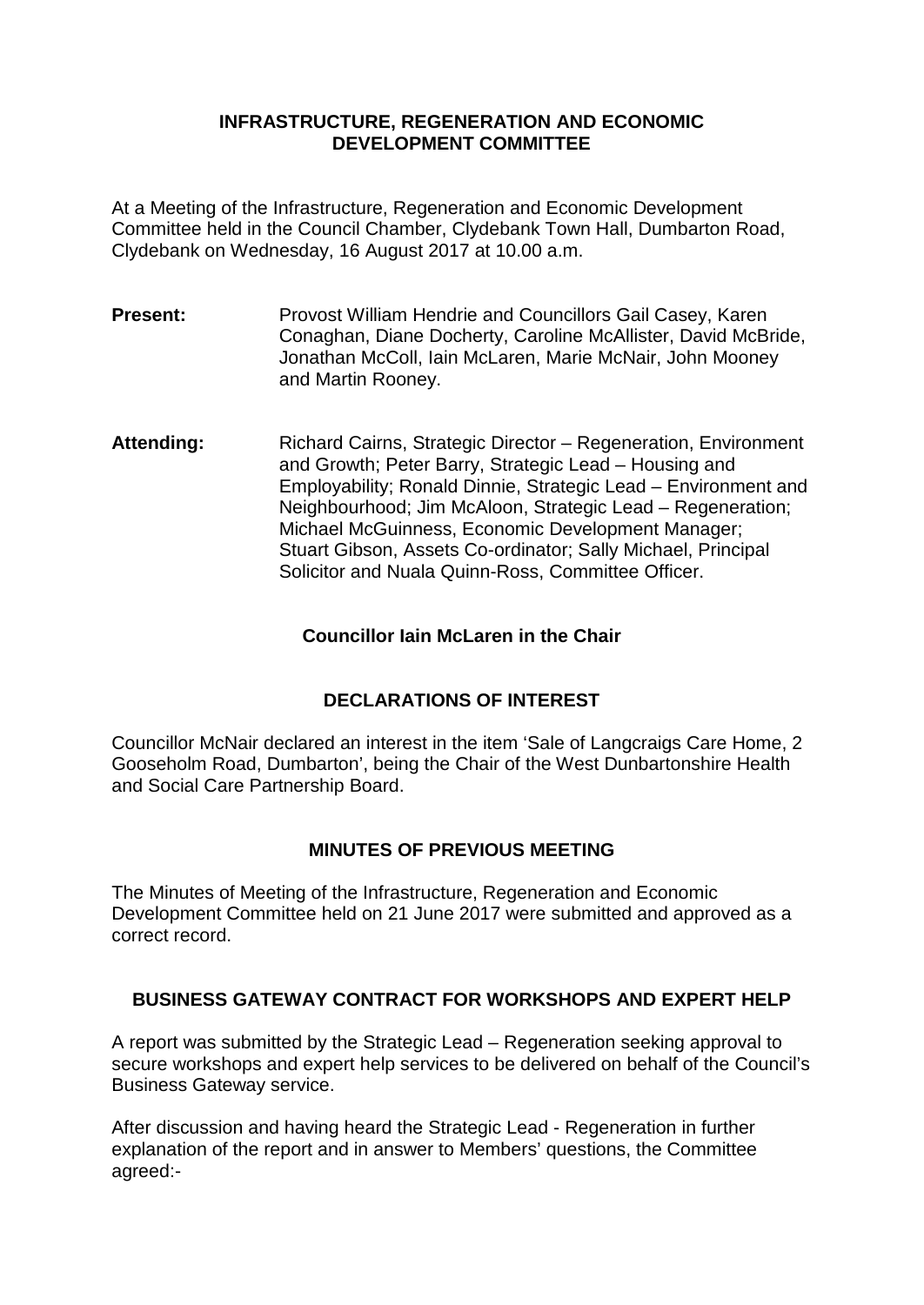- (1) that the current contract be extended for a six month period until March 2018; and
- (2) that a tendering exercise be undertaken to award a contract to provide workshops, and expert help on behalf of the Business Gateway service for the sum up to £147,900 over a 3 year period from 1 April 2018 to 31 March 2021.

#### **REGENERATION FUND - PROJECT PROPOSALS FOR DUMBARTON WATERFRONT PATHWAY AND BALLOCH VILLAGE SQUARE PROJECTS**

A report was submitted by the Strategic Lead – Regeneration providing detailed project proposals for the Dumbarton Waterfront Pathway and Balloch Village Square projects that are supported by the Council's Regeneration Fund.

After discussion and having heard the Strategic Lead – Regeneration and the Economic Development Manager in further explanation of the report and in answer to Members' questions, the Committee agreed:-

- (1) to approve both project proposals prepared for the Dumbarton Waterfront Pathway Project and Balloch Village Square Project, as set out within Appendices 1 and 2 of the report;
- (2) to approve funding of £0.867m towards the Dumbarton Waterfront Pathway Project and up to £1.2m towards Balloch Village Square held within the capital budget for Regeneration within the approved capital plan agreed by Council on 22 February 2017;
- (3) to note that, depending on the timing of the developers contributions to the Dumbarton Waterfront Project the Council will require to temporarily fund up to an additional £0.860m – which would later be refunded by payments from the developers; and
- (4) to note that the outcome of the procurement processes for these projects will be reported to a future meeting of the Tendering Committee for approval.

# **SALE OF LANGCRAIGS CARE HOME, 2 GOOSEHOLM ROAD, DUMBARTON**

A report was submitted by the Strategic Lead – Regeneration advising on the outcome of the marketing of Langcraigs Care Home and seeking approval to conclude disposal of the site.

After discussion and having heard the Strategic Lead – Regeneration and the Assets Co-ordinator in further explanation of the report and in answer to Members' questions, the Committee agreed:-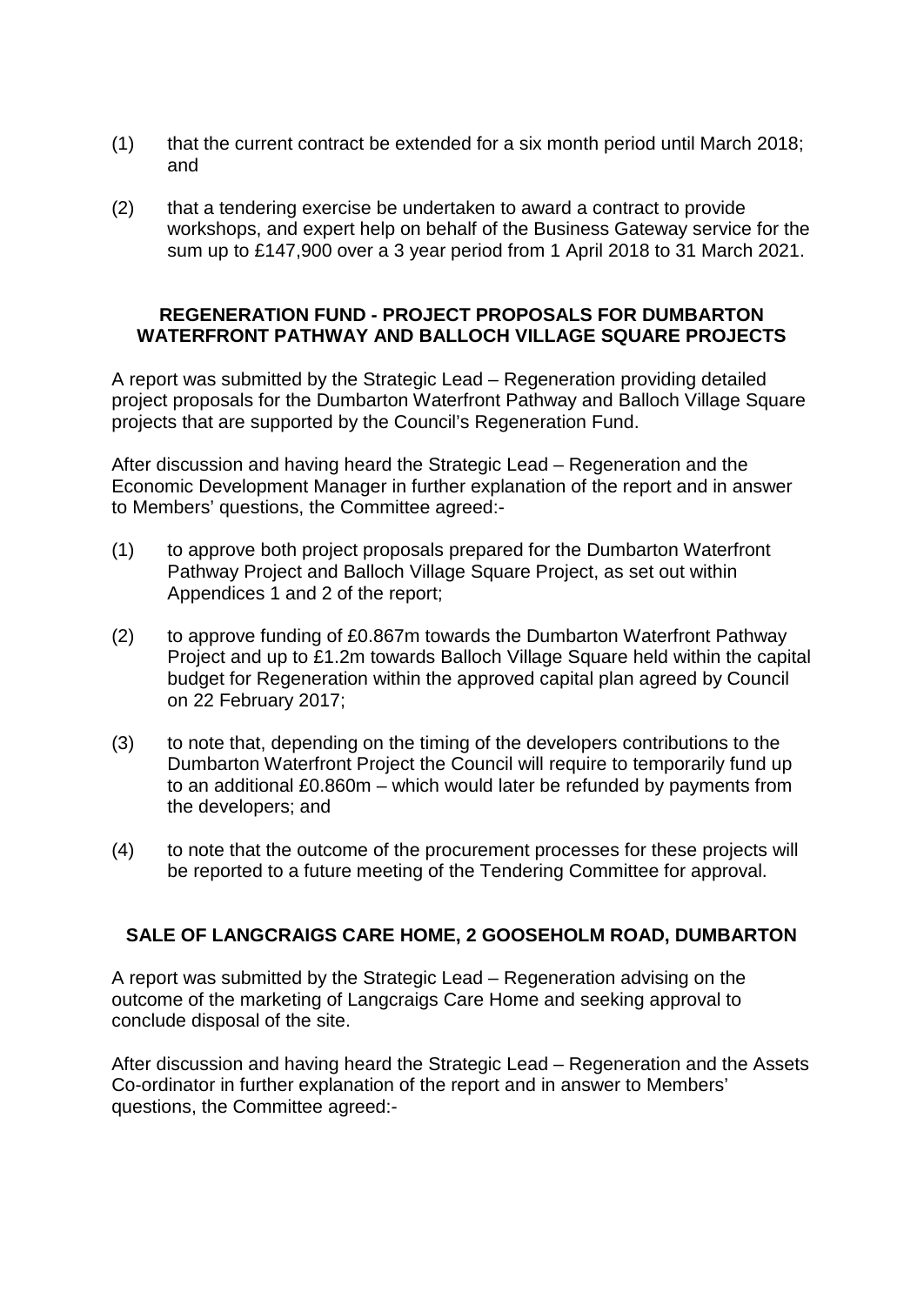- (1) to approve the disposal of Langcraigs Care Home, 2 Gooseholm Road, Dumbarton, G82 2AY for a consideration of £975,000 (Nine Hundred and Seventy Five Thousand Pounds) to Meallmore Ltd;
- (2) that authority be delegated to the Strategic Lead Regeneration to conclude negotiations; and
- (3) that authority be delegated to the Strategic Lead Regulatory to conclude the transaction on such conditions as considered appropriate.

### **SALE OF GROUND AT CARROCHAN ROAD, BALLOCH G83 8EG**

A report was submitted by the Strategic Lead – Regeneration advising on the outcome of the marketing of the ground at Carrochan Road, Balloch and seeking approval to conclude disposal of the site.

The Chair, Councillor McLaren, advised that a letter had been received from an under- bidders' Solicitor requesting its contents be read to the Committee. The Strategic Lead – Regeneration advised that he had taken legal advice and confirmed that the letter should be communicated to the Committee. Thereafter the Assets Coordinator read out the following:-

*James Alexander Whyte is the sole director and shareholder of Bingham Homes & Co Limited. Mr Whyte owned a site at Heather Avenue, Alexandria and reduced the size of his development by selling some of his site to provide ground for the new Balquidder Residential Care Home in Alexandria. Mr Whyte advises that local people had been trying for 20 years or so to get another care home built in this area as there was a lack of places locally which meant that when the time came, elderly people were more likely to have to move into care homes further away in West Dunbartonshire, making it more difficult for them to keep in touch with their family and friends. This new care home brought jobs in the area which Mr Whyte believes is good for the local economy.* 

*Mr Whyte believes that the construction of the Care Home Facility and the adjacent development of new homes which he completed in Heather Avenue has helped to improve the area and make it a more attractive place to live.*

After discussion and having heard officers in further explanation of the report and in answer to Members' questions, the Committee agreed:-

- (1) to approve the disposal of the ground at Carrochan Road, Balloch, G83 8EG for a consideration of £1,069,000 (One Million and Sixty Nine Thousand Pounds) to Turnberry Homes;
- (2) that authority be delegated to the Strategic Lead Regeneration to conclude negotiations; and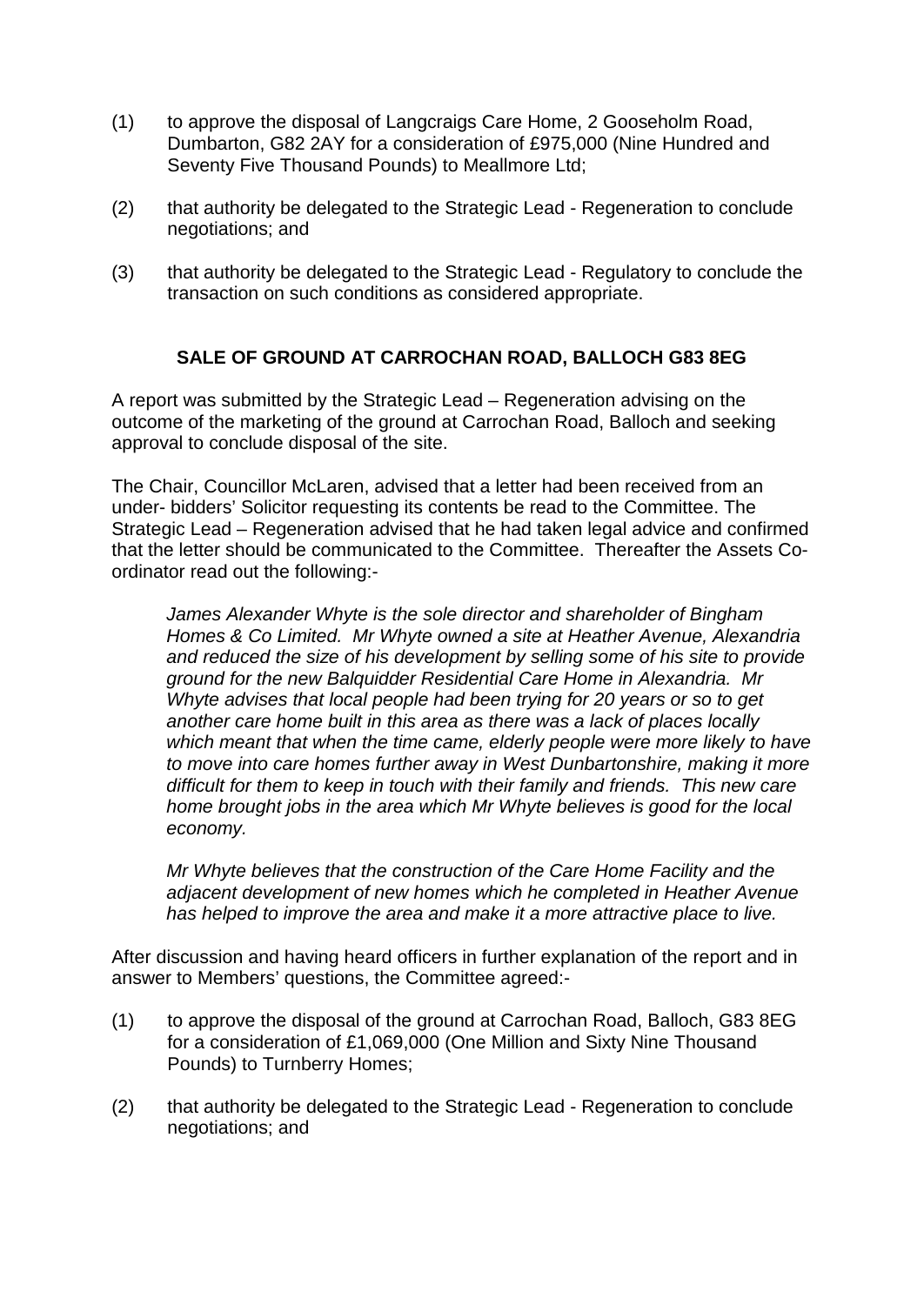(3) that authority be delegated to the Strategic Lead - Regulatory to conclude the transaction on such conditions as considered appropriate.

# **DEMOLITION OF PLAYDROME, 2 ABBOTSFORD ROAD, CLYDEBANK**

A report was submitted by the Strategic Lead – Regeneration providing an update on the progress of the disposal of the Clydebank Town Centre Development Opportunity Site - Playdrome Site and seeking approval to afford the preferred developer Henry Boot Developments Limited permission to demolish the building formerly known as the Playdrome prior to conclusion of the sale of the whole site.

After discussion and having heard the Strategic Lead - Regeneration in further explanation of the report and in answer to Members' questions, the Committee agreed:-

- (1) to approve that Henry Boot Developments Limited, the preferred developer, be permitted to demolish the building formerly known as the Playdrome;
- (2) that authority be delegated to the Strategic Lead Regeneration and the Strategic Lead - Resources to conclude negotiations including the underwriting of the developers demolition costs to a limit of £500,000; and
- (3) that authority be delegated to the Strategic Lead Regulatory to conclude the transaction on such conditions as considered appropriate.

#### **INFRASTRUCTURE, REGENERATION & ECONOMIC DEVELOPMENT BUDGETARY CONTROL REPORT 2017/18 TO PERIOD 3 (30 JUNE 2017)**

A report was submitted by the Strategic Director – Regeneration, Environment and Growth providing an update on the financial performance to 30 June 2017 (Period 3) of those services under the auspices of this Committee.

After discussion and having heard the Strategic Director and the Strategic Lead – Environment and Neighbourhood in further explanation of the report and in answer to Members' questions, the Committee agreed:-

- (1) to note the contents of the report showing the revenue budget forecast to overspend against budget by £0.037m (0.1%) at the year-end;
- (2) to note the net projected annual capital underspend of £4.581m (8.1%), of which £4.463m (7.9%) relates to project rephrasing and an in-year underspend of £0.117m (less than 1%); and
- (3) note the progress on savings incorporated into budgets for 2017/18**.**